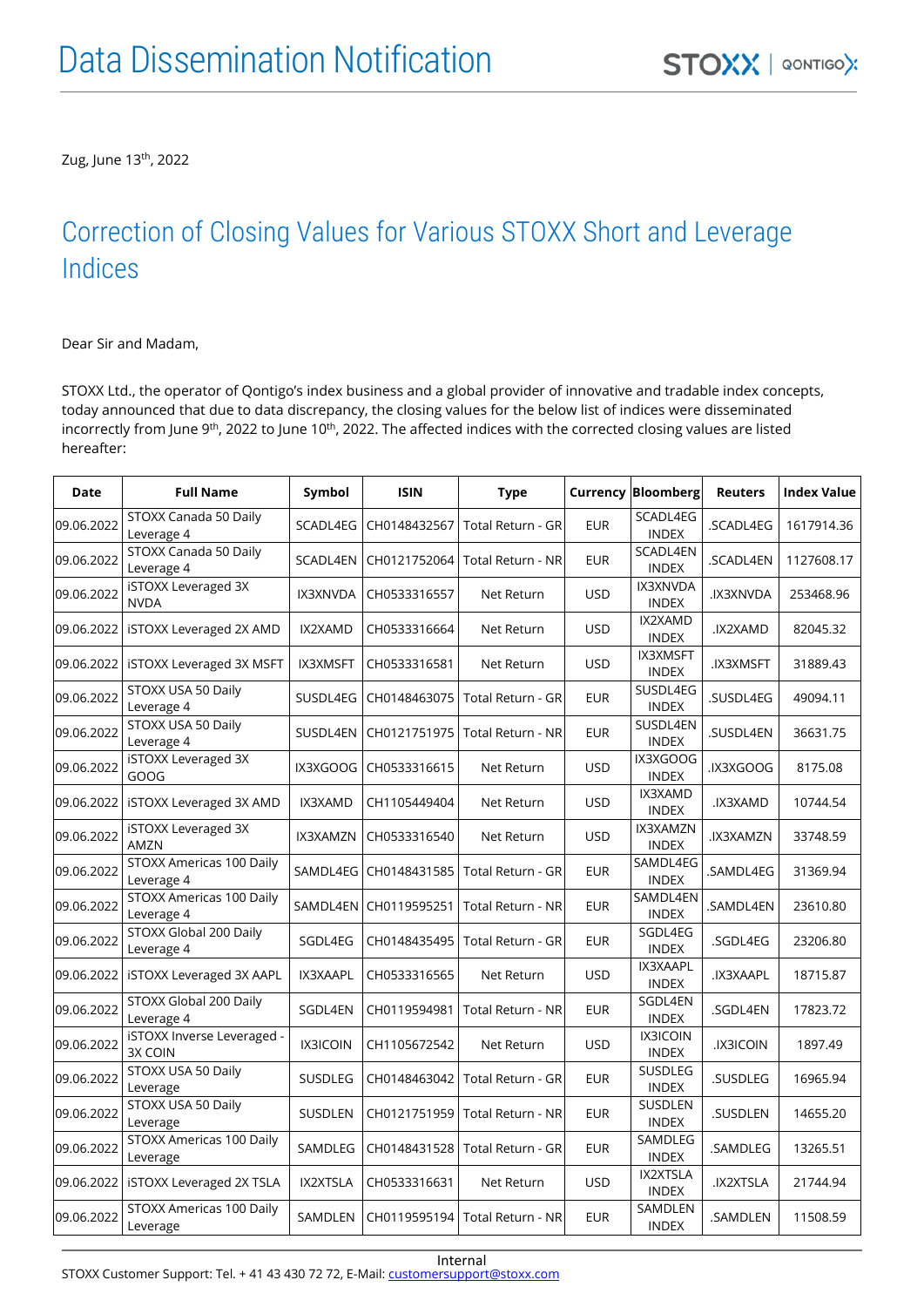STOXX | QONTIGOX

| 09.06.2022 | <b>iSTOXX Leveraged 3X</b><br><b>ROKU</b>               | <b>IX3XROKU</b> | CH1105449214          | Net Return                                  | <b>USD</b> | <b>IX3XROKU</b><br><b>INDEX</b> | <b>IX3XROKU</b> | 618.82  |
|------------|---------------------------------------------------------|-----------------|-----------------------|---------------------------------------------|------------|---------------------------------|-----------------|---------|
| 09.06.2022 | STOXX Latin America 50<br>Daily Leverage 4              | SLDL4EG         | CH0148461822          | Total Return - GR                           | <b>EUR</b> | SLDL4EG<br><b>INDEX</b>         | .SLDL4EG        | 3260.51 |
| 09.06.2022 | STOXX Latin America 50<br>Daily Leverage 4              | SLDL4EN         | CH0119596606          | Total Return - NR                           | <b>EUR</b> | SLDL4EN<br><b>INDEX</b>         | .SLDL4EN        | 2848.68 |
| 09.06.2022 | <b>iSTOXX Leveraged 3X FB</b>                           | IX3XFB          | CH0533316599          | Net Return                                  | <b>USD</b> | IX3XFB<br><b>INDEX</b>          | .IX3XFB         | 402.12  |
| 09.06.2022 | STOXX Global 200 Daily<br>Leverage                      | SGDLEG          | CH0148435461          | Total Return - GR                           | <b>EUR</b> | SGDLEG<br><b>INDEX</b>          | .SGDLEG         | 9148.65 |
| 09.06.2022 | STOXX Global 200 Daily<br>Leverage                      | SGDLEN          | CH0119594924          | <b>Total Return - NR</b>                    | <b>EUR</b> | SGDLEN<br><b>INDEX</b>          | .SGDLEN         | 8020.25 |
| 09.06.2022 | STOXX Canada 50 Daily<br>Leverage 4                     | SCADL4CG        | CH0149553734          | Total Return - GR                           | CAD        | SCADL4CG<br><b>INDEX</b>        | .SCADL4CG       | 3174.89 |
| 09.06.2022 | iSTOXX Inverse Leveraged -<br>3X MSFT                   | <b>IX3IMSFT</b> | CH1123124609          | Net Return                                  | <b>USD</b> | <b>IX3IMSFT</b><br><b>INDEX</b> | <b>IX3IMSFT</b> | 1535.50 |
| 09.06.2022 | STOXX Latin America 50<br>Daily Short                   | <b>SLDSEG</b>   | CH0119596572          | Total Return - GR                           | <b>EUR</b> | SLDSEG<br><b>INDEX</b>          | .SLDSEG         | 6353.40 |
| 09.06.2022 | <b>iSTOXX Leveraged 3X PYPL</b>                         | IX3XPYPL        | CH0594852003          | Net Return                                  | <b>USD</b> | IX3XPYPL<br><b>INDEX</b>        | .IX3XPYPL       | 376.20  |
| 09.06.2022 | STOXX Canada 50 Daily<br>Leverage                       | SCADLCG         | CH0149553528          | Total Return - GR                           | CAD        | SCADLCG<br><b>INDEX</b>         | .SCADLCG        | 3388.95 |
| 09.06.2022 | STOXX Canada 50 Daily<br>Leverage                       | SCADLEG         | CH0148432534          | Total Return - GR                           | <b>EUR</b> | SCADLEG<br><b>INDEX</b>         | .SCADLEG        | 3149.04 |
| 09.06.2022 | STOXX Latin America 50<br>Daily Double Short            | SLDDSEG         | CH0121749250          | Total Return - GR                           | <b>EUR</b> | SLDDSEG<br><b>INDEX</b>         | .SLDDSEG        | 1812.95 |
| 09.06.2022 | <b>iSTOXX Leveraged 2X MU</b>                           | IX2XMU          | CH0533316656          | Net Return                                  | <b>USD</b> | <b>IX2XMU</b><br><b>INDEX</b>   | <b>JX2XMU</b>   | 571.32  |
| 09.06.2022 | STOXX Americas 100<br>Optimal Daily Leverage            |                 | SAMODLEG CH0148431940 | Total Return - GR                           | <b>EUR</b> | SAMODLEG<br><b>INDEX</b>        | .SAMODLEG       | 5187.23 |
| 09.06.2022 | STOXX Canada 50 Daily<br>Leverage                       | <b>SCADLEN</b>  | CH0121752049          | Total Return - NR                           | <b>EUR</b> | SCADLEN<br><b>INDEX</b>         | .SCADLEN        | 2629.11 |
| 09.06.2022 | STOXX USA 50 Optimal<br>Daily Leverage                  | SUSODLEN        | CH0123046911          | Total Return - NR                           | <b>EUR</b> | <b>SUSODLEN</b><br><b>INDEX</b> | .SUSODLEN       | 4662.54 |
| 09.06.2022 | <b>iSTOXX Leveraged 3X TSLA</b>                         | <b>IX3XTSLA</b> | CH0576945692          | Net Return                                  | <b>USD</b> | <b>IX3XTSLA</b><br><b>INDEX</b> | .IX3XTSLA       | 2550.62 |
| 09.06.2022 | STOXX Americas 100<br>Optimal Daily Leverage            |                 | SAMODLEN CH0123046812 | Total Return - NR                           | <b>EUR</b> | SAMODLEN<br><b>INDEX</b>        | .SAMODLEN       | 3741.57 |
| 09.06.2022 | STOXX USA 50 Optimal<br>Daily Leverage                  |                 |                       | SUSODLEG   CH0148463117   Total Return - GR | <b>EUR</b> | SUSODLEG<br><b>INDEX</b>        | .SUSODLEG       | 4162.38 |
| 09.06.2022 | STOXX Global 200 Optimal<br>Daily Leverage              | SGODLEG         |                       | CH0148435537   Total Return - GR            | <b>EUR</b> | SGODLEG<br><b>INDEX</b>         | .SGODLEG        | 4126.77 |
| 09.06.2022 | <b>STOXX Global 3D Printing</b><br>Tradable Daily Short | STG3DPS         | CH0252377509          | Total Return - GR                           | <b>EUR</b> | STG3DPS<br><b>INDEX</b>         | .STG3DPS        | 853.56  |
| 09.06.2022 | iSTOXX Inverse Leveraged -<br>3X AAPL                   | IX3IAAPL        | CH1123124641          | Net Return                                  | <b>USD</b> | IX3IAAPL<br><b>INDEX</b>        | <b>IX3IAAPL</b> | 1246.20 |
| 09.06.2022 | STOXX Canada 50 Daily<br>Short                          | SCADSEG         | CH0121752056          | Total Return - GR                           | <b>EUR</b> | SCADSEG<br><b>INDEX</b>         | .SCADSEG        | 3473.29 |
| 09.06.2022 | STOXX Canada 50 Optimal<br>Daily Leverage               | SCAODLCG        | CH0149553767          | Total Return - GR                           | CAD        | SCAODLCG<br><b>INDEX</b>        | .SCAODLCG       | 1224.32 |
| 09.06.2022 | STOXX Global 200 Optimal<br>Daily Leverage              | SGODLEN         | CH0123046804          | Total Return - NR                           | <b>EUR</b> | SGODLEN<br><b>INDEX</b>         | .SGODLEN        | 2709.44 |
| 09.06.2022 | <b>iSTOXX Leveraged 3X BIDU</b>                         | IX3XBIDU        | CH1105448612          | Net Return                                  | <b>USD</b> | IX3XBIDU<br><b>INDEX</b>        | <b>JX3XBIDU</b> | 298.53  |
| 09.06.2022 | iSTOXX Inverse Leveraged<br>1XFB                        | IX1IFB          | CH0533316797          | Net Return                                  | <b>USD</b> | IX1IFB<br><b>INDEX</b>          | .IX1IFB         | 177.67  |
| 09.06.2022 | STOXX Global 200 Daily<br>Short                         | SGDSEG          | CH0119594957          | Total Return - GR                           | <b>EUR</b> | SGDSEG<br><b>INDEX</b>          | .SGDSEG         | 2343.99 |
| 09.06.2022 | STOXX Americas 100 Daily<br>Short                       | SAMDSEG         | CH0119595228          | Total Return - GR                           | <b>EUR</b> | SAMDSEG<br><b>INDEX</b>         | .SAMDSEG        | 1667.58 |
| 09.06.2022 | STOXX USA 50 Daily Short                                | SUSDSEG         | CH0121751967          | Total Return - GR                           | <b>EUR</b> | SUSDSEG<br><b>INDEX</b>         | .SUSDSEG        | 1448.94 |
|            | 09.06.2022   ISTOXX Leveraged 3X COIN                   | IX3XCOIN        | CH1133612171          | Net Return                                  | <b>USD</b> | <b>IX3XCOIN</b><br><b>INDEX</b> | IX3XCOIN.       | 44.79   |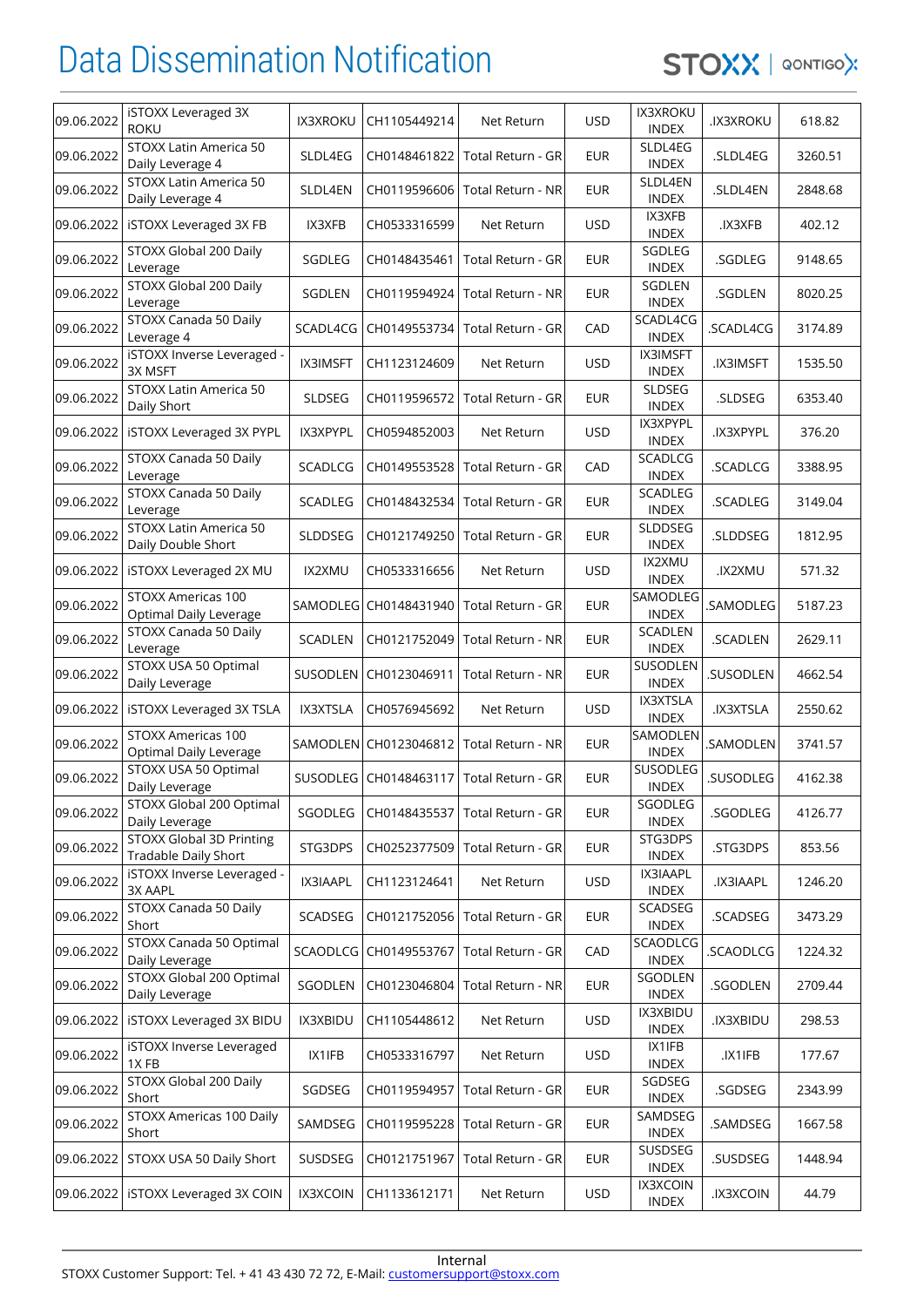

| 09.06.2022 | STOXX Canada 50 Daily<br>Double Short        | SCADDSEG        | CH0121752072 | Total Return - GR                           | <b>EUR</b> | SCADDSEG<br><b>INDEX</b>        | .SCADDSEG       | 778.58   |
|------------|----------------------------------------------|-----------------|--------------|---------------------------------------------|------------|---------------------------------|-----------------|----------|
| 09.06.2022 | <b>iSTOXX Leveraged 3X ZM</b>                | IX3XZM          | CH0594852060 | Net Return                                  | <b>USD</b> | IX3XZM<br><b>INDEX</b>          | .IX3XZM         | 68.58    |
| 09.06.2022 | iSTOXX Inverse Leveraged<br><b>1X GOOG</b>   | IX1IGOOG        | CH0533316813 | Net Return                                  | <b>USD</b> | IX1IGOOG<br><b>INDEX</b>        | <b>JX1IGOOG</b> | 180.30   |
| 09.06.2022 | iSTOXX Inverse Leveraged<br>1X NVDA          | IX1INVDA        | CH0533316755 | Net Return                                  | <b>USD</b> | IX1INVDA<br><b>INDEX</b>        | .IX1INVDA       | 513.28   |
| 09.06.2022 | iSTOXX Inverse Leveraged -<br>3XFB           | IX3IFB          | CH1123124625 | Net Return                                  | <b>USD</b> | IX3IFB<br><b>INDEX</b>          | .IX3IFB         | 37.63    |
| 09.06.2022 | STOXX Latin America 50<br>Daily Leverage     | <b>SLDLEG</b>   | CH0148461632 | Total Return - GR                           | <b>EUR</b> | <b>SLDLEG</b><br><b>INDEX</b>   | .SLDLEG         | 307.90   |
| 09.06.2022 | iSTOXX Inverse Leveraged -<br>1X PYPL        | IX1IPYPL        | CH0594962190 | Net Return                                  | <b>USD</b> | IX1IPYPL<br><b>INDEX</b>        | .IX1IPYPL       | 171.35   |
| 09.06.2022 | iSTOXX Inverse Leveraged -<br><b>1X ROKU</b> | <b>IX1IROKU</b> | CH1105449750 | Net Return                                  | <b>USD</b> | <b>IX1IROKU</b><br><b>INDEX</b> | <b>IX1IROKU</b> | 116.62   |
| 09.06.2022 | <b>iSTOXX Leveraged 3X NFLX</b>              | IX3XNFLX        | CH0533316607 | Net Return                                  | <b>USD</b> | IX3XNFLX<br><b>INDEX</b>        | .IX3XNFLX       | 114.74   |
| 09.06.2022 | STOXX Latin America 50<br>Daily Leverage     | SLDLEN          | CH0119596549 | Total Return - NR                           | <b>EUR</b> | SLDLEN<br><b>INDEX</b>          | .SLDLEN         | 287.69   |
| 09.06.2022 | STOXX Canada 50 Optimal<br>Daily Leverage    | <b>SCAODLEN</b> | CH0123046929 | Total Return - NR                           | <b>EUR</b> | SCAODLEN<br><b>INDEX</b>        | .SCAODLEN       | 341.17   |
| 09.06.2022 | iSTOXX Leveraged 3X JD                       | IX3XJD          | CH1105449339 | Net Return                                  | <b>USD</b> | IX3XJD<br><b>INDEX</b>          | JX3XJD.         | 90.35    |
| 09.06.2022 | iSTOXX Inverse Leveraged -<br>3X TSLA        | <b>IX3ITSLA</b> | CH1105449842 | Net Return                                  | <b>USD</b> | IX3ITSLA<br><b>INDEX</b>        | <b>IX3ITSLA</b> | 438.60   |
| 09.06.2022 | iSTOXX Inverse Leveraged -<br>3X AMZN        | IX3IAMZN        | CH1123124617 | Net Return                                  | <b>USD</b> | IX3IAMZN<br><b>INDEX</b>        | IX3IAMZN.       | 231.31   |
| 09.06.2022 | iSTOXX Inverse Leveraged -<br>3X GOOG        | IX3IGOOG        | CH1123124658 | Net Return                                  | <b>USD</b> | IX3IGOOG<br><b>INDEX</b>        | JX3IGOOG        | 42.93    |
| 09.06.2022 | STOXX Global 200 Daily<br>Double Short       | SGDDSEG         | CH0119595012 | Total Return - GR                           | <b>EUR</b> | SGDDSEG<br><b>INDEX</b>         | .SGDDSEG        | 388.62   |
| 09.06.2022 | iSTOXX Inverse Leveraged<br>1X AMD           | IX1IAMD         | CH0533316722 | Net Return                                  | <b>USD</b> | IX1IAMD<br><b>INDEX</b>         | .IX1IAMD        | 140.79   |
| 09.06.2022 | iSTOXX Inverse Leveraged -<br>1X BIDU        | IX1IBIDU        | CH1105449503 | Net Return                                  | <b>USD</b> | IX1IBIDU<br><b>INDEX</b>        | <b>JX1IBIDU</b> | 348.99   |
| 09.06.2022 | iSTOXX Inverse Leveraged -<br>1X ZM          | IX1IZM          | CH0594962265 | Net Return                                  | <b>USD</b> | IX1IZM<br><b>INDEX</b>          | .IX1IZM         | 109.78   |
| 09.06.2022 | STOXX Canada 50 Optimal<br>Daily Leverage    |                 |              | SCAODLEG   CH0148432799   Total Return - GR | <b>EUR</b> | SCAODLEG<br><b>INDEX</b>        | .SCAODLEG       | 299.78   |
| 09.06.2022 | STOXX Americas 100 Daily<br>Double Short     | <b>SAMDDSEG</b> | CH0119595285 | Total Return - GR                           | EUR        | SAMDDSEG<br><b>INDEX</b>        | .SAMDDSEG       | 177.18   |
| 09.06.2022 | iSTOXX Inverse Leveraged<br>1X <sub>MU</sub> | IX1IMU          | CH0533316714 | Net Return                                  | <b>USD</b> | IX1IMU<br><b>INDEX</b>          | <b>JX1IMU</b>   | 98.98    |
| 09.06.2022 | iSTOXX Inverse Leveraged<br>1X MSFT          | IX1IMSFT        | CH0533316789 | Net Return                                  | <b>USD</b> | IX1IMSFT<br><b>INDEX</b>        | .IX1IMSFT       | 94.92    |
| 09.06.2022 | STOXX USA 50 Daily<br>Double Short           | SUSDDSEG        | CH0121751983 | Total Return - GR                           | <b>EUR</b> | SUSDDSEG<br><b>INDEX</b>        | .SUSDDSEG       | 132.12   |
| 09.06.2022 | iSTOXX Inverse Leveraged<br>1X TSLA          | IX1ITSLA        | CH0533316698 | Net Return                                  | USD        | IX1ITSLA<br><b>INDEX</b>        | .IX1ITSLA       | 495.65   |
| 09.06.2022 | iSTOXX Inverse Leveraged<br>1X NFLX          | IX1INFLX        | CH0533316805 | Net Return                                  | <b>USD</b> | IX1INFLX<br><b>INDEX</b>        | .IX1INFLX       | 58.05    |
| 09.06.2022 | iSTOXX Inverse Leveraged -<br>1X JD          | IX1IJD          | CH1105449834 | Net Return                                  | <b>USD</b> | IX1IJD<br><b>INDEX</b>          | IXTID           | 76.87    |
| 09.06.2022 | iSTOXX Inverse Leveraged -<br>3X NVDA        | IX3INVDA        | CH1123124666 | Net Return                                  | <b>USD</b> | IX3INVDA<br><b>INDEX</b>        | <b>IX3INVDA</b> | 27.99    |
| 10.06.2022 | STOXX Global 200 Daily<br>Leverage           | SGDLEN          | CH0119594924 | Total Return - NR                           | <b>EUR</b> | SGDLEN<br><b>INDEX</b>          | .SGDLEN         | 7709.23  |
| 10.06.2022 | STOXX Global 200 Daily<br>Short              | SGDSEG          | CH0119594957 | Total Return - GR                           | <b>EUR</b> | SGDSEG<br><b>INDEX</b>          | .SGDSEG         | 2389.52  |
| 10.06.2022 | STOXX Global 200 Daily<br>Leverage 4         | SGDL4EN         | CH0119594981 | Total Return - NR                           | <b>EUR</b> | SGDL4EN<br><b>INDEX</b>         | .SGDL4EN        | 16441.01 |
| 10.06.2022 | STOXX Americas 100 Daily<br>Leverage 4       | SAMDL4EN        | CH0119595251 | Total Return - NR                           | <b>EUR</b> | SAMDL4EN<br><b>INDEX</b>        | .SAMDL4EN       | 21655.39 |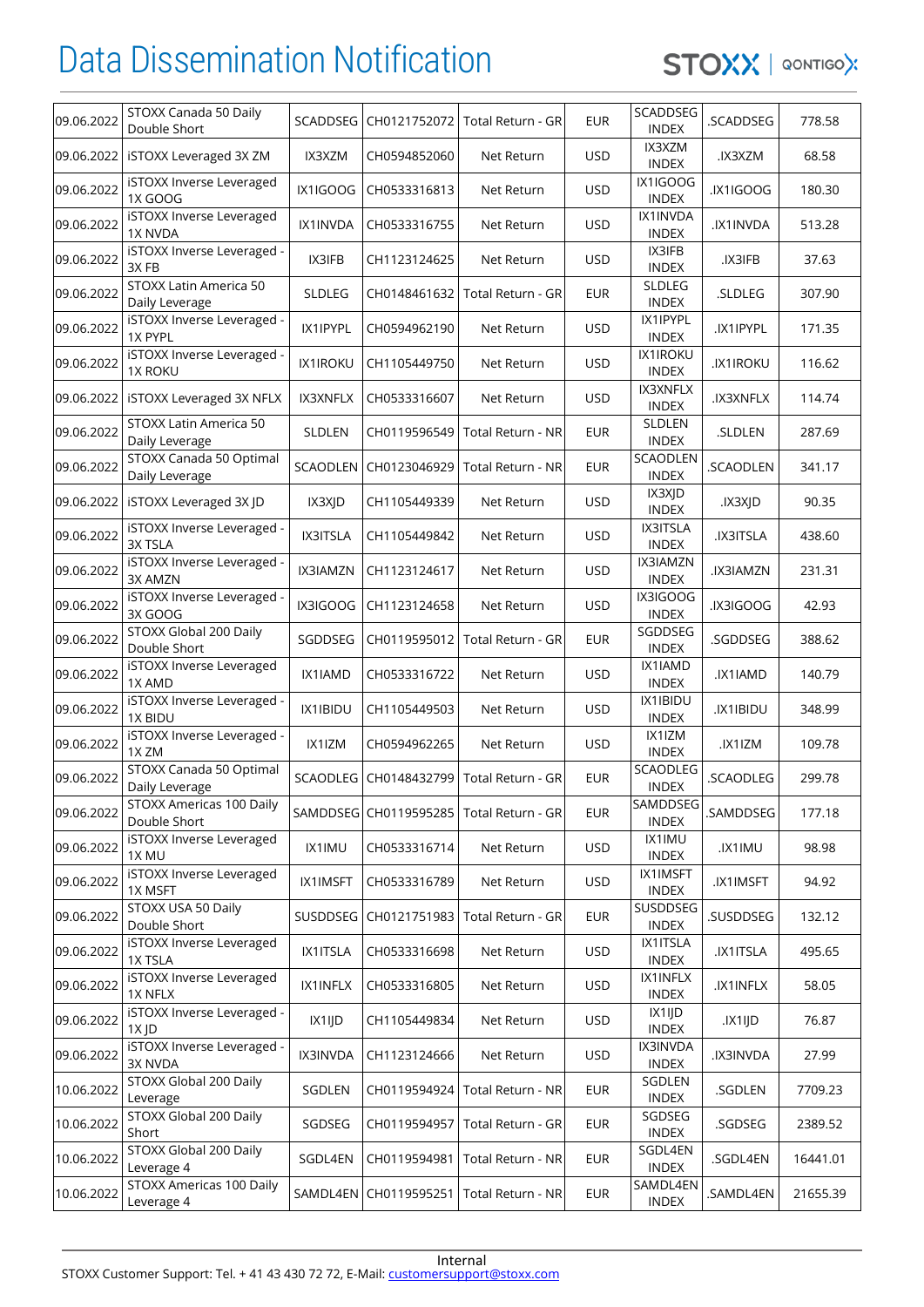

| 10.06.2022 | STOXX Americas 100 Daily<br>Double Short         |                 | SAMDDSEG CH0119595285 | Total Return - GR                           | <b>EUR</b> | SAMDDSEG<br><b>INDEX</b>       | .SAMDDSEG       | 184.52     |
|------------|--------------------------------------------------|-----------------|-----------------------|---------------------------------------------|------------|--------------------------------|-----------------|------------|
| 10.06.2022 | STOXX Latin America 50<br>Daily Leverage 4       | SLDL4EN         | CH0119596606          | Total Return - NR                           | <b>EUR</b> | SLDL4EN<br><b>INDEX</b>        | .SLDL4EN        | 2645.13    |
| 10.06.2022 | STOXX USA 50 Daily<br>Leverage                   | SUSDLEN         | CH0121751959          | <b>Total Return - NR</b>                    | <b>EUR</b> | SUSDLEN<br><b>INDEX</b>        | .SUSDLEN        | 14060.13   |
| 10.06.2022 | STOXX USA 50 Daily Short                         | SUSDSEG         | CH0121751967          | Total Return - GR                           | <b>EUR</b> | SUSDSEG<br><b>INDEX</b>        | .SUSDSEG        | 1478.40    |
| 10.06.2022 | STOXX USA 50 Daily<br>Leverage 4                 | SUSDL4EN        | CH0121751975          | Total Return - NR                           | <b>EUR</b> | SUSDL4EN<br><b>INDEX</b>       | .SUSDL4EN       | 33656.23   |
| 10.06.2022 | STOXX Canada 50 Daily<br>Leverage                | SCADLEN         | CH0121752049          | Total Return - NR                           | <b>EUR</b> | <b>SCADLEN</b><br><b>INDEX</b> | .SCADLEN        | 2548.43    |
| 10.06.2022 | STOXX Canada 50 Daily<br>Leverage 4              | SCADL4EN        | CH0121752064          | Total Return - NR                           | <b>EUR</b> | SCADL4EN<br><b>INDEX</b>       | .SCADL4EN       | 1058377.51 |
| 10.06.2022 | STOXX Canada 50 Daily<br>Double Short            | SCADDSEG        | CH0121752072          | Total Return - GR                           | <b>EUR</b> | SCADDSEG<br><b>INDEX</b>       | .SCADDSEG       | 802.50     |
| 10.06.2022 | STOXX USA 50 Optimal<br>Daily Leverage           | SUSODLEN        | CH0123046911          | Total Return - NR                           | <b>EUR</b> | SUSODLEN<br><b>INDEX</b>       | .SUSODLEN       | 4571.22    |
| 10.06.2022 | STOXX Americas 100 Daily<br>Leverage             | SAMDLEG         | CH0148431528          | Total Return - GR                           | <b>EUR</b> | SAMDLEG<br><b>INDEX</b>        | .SAMDLEG        | 12716.31   |
| 10.06.2022 | STOXX Americas 100 Daily<br>Leverage 4           | SAMDL4EG        | CH0148431585          | Total Return - GR                           | <b>EUR</b> | SAMDL4EG<br><b>INDEX</b>       | .SAMDL4EG       | 28771.89   |
| 10.06.2022 | STOXX Canada 50 Daily<br>Leverage 4              | SCADL4EG        | CH0148432567          | Total Return - GR                           | <b>EUR</b> | SCADL4EG<br><b>INDEX</b>       | .SCADL4EG       | 1518596.77 |
| 10.06.2022 | STOXX Global 200 Daily<br>Leverage               | SGDLEG          | CH0148435461          | Total Return - GR                           | <b>EUR</b> | SGDLEG<br><b>INDEX</b>         | .SGDLEG         | 8793.84    |
| 10.06.2022 | STOXX Global 200 Daily<br>Leverage 4             | SGDL4EG         | CH0148435495          | Total Return - GR                           | <b>EUR</b> | SGDL4EG<br><b>INDEX</b>        | .SGDL4EG        | 21406.32   |
| 10.06.2022 | STOXX Latin America 50<br>Daily Leverage 4       | SLDL4EG         | CH0148461822          | Total Return - GR                           | <b>EUR</b> | SLDL4EG<br><b>INDEX</b>        | .SLDL4EG        | 3027.57    |
| 10.06.2022 | STOXX Latin America 50<br>Optimal Daily Leverage | SLODLEG         | CH0148461855          | Total Return - GR                           | <b>EUR</b> | <b>SLODLEG</b><br><b>INDEX</b> | .SLODLEG        | 44.31      |
| 10.06.2022 | STOXX USA 50 Daily<br>Leverage 4                 | SUSDL4EG        | CH0148463075          | Total Return - GR                           | <b>EUR</b> | SUSDL4EG<br><b>INDEX</b>       | .SUSDL4EG       | 45106.34   |
| 10.06.2022 | STOXX Canada 50 Daily<br>Leverage 4              | SCADL4CG        | CH0149553734          | Total Return - GR                           | CAD        | SCADL4CG<br><b>INDEX</b>       | .SCADL4CG       | 2995.77    |
| 10.06.2022 | EURO STOXX 50 Monthly<br>Leverage                | SX5TLM          | CH0116915999          | Total Return - NR                           | <b>EUR</b> | SX5TLM<br><b>INDEX</b>         | .SX5TLM         | 8220.61    |
| 10.06.2022 | EURO STOXX 50 Monthly<br>Double Short            |                 |                       | SX5GT2SM   CH0116916005   Total Return - GR | <b>EUR</b> | SX5GT2SM<br><b>INDEX</b>       | .SX5GT2SM       | 1627.90    |
| 10.06.2022 | EURO STOXX 50 Monthly<br>Leverage                | SX5LGM          | CH0148421560          | Total Return - GR                           | <b>EUR</b> | SX5LGM<br><b>INDEX</b>         | .SX5LGM         | 1627.90    |
| 10.06.2022 | EURO ISTOXX 50 Futures<br>Roll Daily Short       | IX5FSTR         | CH0447619534          | <b>Total Return</b>                         | <b>EUR</b> | $\blacksquare$                 | .IX5FSTR        | 1567.63    |
| 10.06.2022 | EURO ISTOXX 50 Futures<br>Roll Daily Leverage    | IX5FLTR         | CH0447619559          | <b>Total Return</b>                         | <b>EUR</b> |                                | .IX5FLTR        | 1567.63    |
| 10.06.2022 | iSTOXX Leveraged 3X<br>AMZN                      | IX3XAMZN        | CH0533316540          | Net Return                                  | <b>USD</b> | IX3XAMZN<br><b>INDEX</b>       | IX3XAMZN.       | 2193.00    |
| 10.06.2022 | <b>iSTOXX Leveraged 3X</b><br><b>NVDA</b>        | IX3XNVDA        | CH0533316557          | Net Return                                  | <b>USD</b> | IX3XNVDA<br><b>INDEX</b>       | IX3XNVDA.       | 680.06     |
| 10.06.2022 | <b>iSTOXX Leveraged 3X AAPL</b>                  | IX3XAAPL        | CH0533316565          | Net Return                                  | <b>USD</b> | IX3XAAPL<br><b>INDEX</b>       | .IX3XAAPL       | 554.35     |
| 10.06.2022 | <b>iSTOXX Leveraged 3X MSFT</b>                  | <b>IX3XMSFT</b> | CH0533316581          | Net Return                                  | <b>USD</b> | IX3XMSFT<br>INDEX              | <b>IX3XMSFT</b> | 256.65     |
| 10.06.2022 | <b>iSTOXX Leveraged 3X FB</b>                    | IX3XFB          | CH0533316599          | Net Return                                  | <b>USD</b> | IX3XFB<br><b>INDEX</b>         | .IX3XFB         | 175.57     |
| 10.06.2022 | iSTOXX Leveraged 3X<br>GOOG                      | IX3XGOOG        | CH0533316615          | Net Return                                  | <b>USD</b> | IX3XGOOG<br><b>INDEX</b>       | .IX3XGOOG       | 2228.55    |
| 10.06.2022 | <b>iSTOXX Leveraged 2X TSLA</b>                  | IX2XTSLA        | CH0533316631          | Net Return                                  | <b>USD</b> | IX2XTSLA<br><b>INDEX</b>       | .IX2XTSLA       | 3483.45    |
| 10.06.2022 | <b>iSTOXX Leveraged 2X MU</b>                    | IX2XMU          | CH0533316656          | Net Return                                  | <b>USD</b> | IX2XMU<br><b>INDEX</b>         | <b>JX2XMU</b>   | 62.79      |
| 10.06.2022 | <b>iSTOXX Leveraged 2X AMD</b>                   | IX2XAMD         | CH0533316664          | Net Return                                  | <b>USD</b> | IX2XAMD<br><b>INDEX</b>        | .IX2XAMD        | 94.82      |